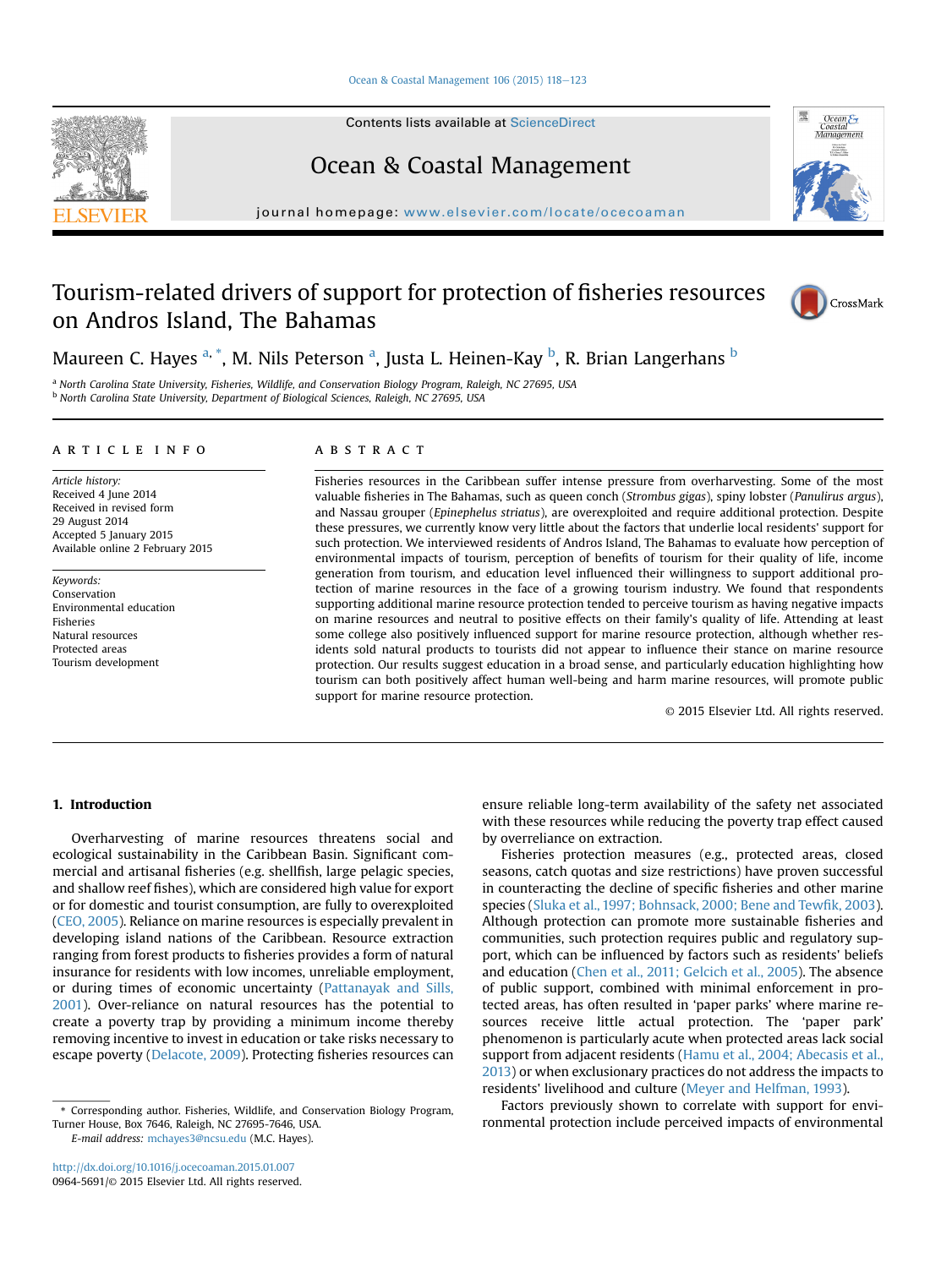policy on local culture and environment, community involvement in environmental-decision making, and level of education. In The Bahamas, residents of the Exumas who stood to lose access to resources opposed a marine protected area and indicated a willingness to violate a no-take rule (Stoffle and Minnis, 2007). Residents who participate in the process of defining environmental protection strategies are more likely to support resulting restrictions (Sandersen and Koester, 2000; Pollnac et al., 2001; Kideghesho et al., 2007). Belief that the marine environment is in poor condition represented a positive indicator of support for marine reserves on several 'family islands' (i.e., islands not frequently visited by tourists) in The Bahamas (Broad and Sanchirico, 2008). Greater education is often associated with higher levels of acceptance of environmental protection (Fiallo and Jacobson 1995; Infield, 1988; Mehta and Heinen, 2001) although not necessarily with increased environmental-friendly behavior (Olli et al., 2001; Moorman, 2006).

Tourism in the Caribbean has grown substantially in the past few decades, introducing new opportunities to residents of marine resource-dependent island nations, for instance by potentially offering alternative forms of income. Over the same few decades, there has been a growing awareness of the potentially negative impacts of tourism growth. Hall (2001) provides an extensive review of tourism impacts on coastal and marine environments. Tourism also presents additional demand for resources which are already fully or overexploited. The role of residents' perceptions of tourism in influencing their support for marine resource protection has received little attention. The few studies conducted point toward an overall positive view of tourism, a perception of net financial benefits from tourism, and a strong community reliance on tourism as factors influencing support for conservation initiatives (Lindberg et al., 1996; Walpole and Goodwin, 2001; Broad and Sanchirico, 2008). Greater local participation in tourism initiatives and employment in tourism generates pro-conservation behaviors and perspectives (Stem et al., 2003). However, income generation alone does not necessarily encourage pro-conservation behavior (Stem et al., 2003). For instance, residents dependent on tourism for part of their income were less likely to support conservation in Komodo National Park, perhaps due to negative experiences with park authorities (Walpole and Goodwin, 2001).

Many valuable fisheries in The Bahamas, such as queen conch (Strombus gigas), spiny lobster (Panulirus argus), and Nassau grouper (Epinephelus striatus), are overharvested. In The Bahamas, where conch comprises the second largest fishery, extremely low adult population densities have resulted in very low reproductive potential in most populations around Andros Island (Stoner et al., 2009; Stoner and Davis, 2010). The International Union for Conservation of Nature (IUCN) lists Nassau grouper (Ehrhardt and Deleveaux, 2007; FAO, 2009), as endangered IUCN, 2012. Almost all Bahamian fishers (95%) harvest spiny lobster which are either fully or overexploited throughout the Caribbean (Buchan, 2000), and despite steady or increasing fishing efforts in recent years, lobster landings began decreasing in 2007 (FAO, 2009). Thus, multiple fisheries in The Bahamas should benefit from additional protection efforts, but few previous studies have investigated tourism-related factors influencing resident support for such protection.

Here we investigate potential drivers of support for fisheries resource protection on Andros Island, The Bahamas, focusing on residents' perceptions of tourism. We developed and tested four hypotheses (Table 1). Three hypotheses centered on the relatively unexplored role of tourism on support for fisheries resource protection, whereas our fourth hypothesis allowed us to account for potential educational effects identified in previous research.

#### 2. Study area

Andros Island is the largest island in The Bahamas (5957  $\text{km}^2$ ) and has one of the least dense human populations (7490 people in 2010; Department of Statistics of The Bahamas), with the third longest barrier reef system in the world. Andros comprises several islands treated politically as one unit, and most people live along The Queen's Highway, which primarily runs along the eastern coast (Fig. 1).

Approximately 9000 visitors arrive on Andros annually (Delancy, 2011), mainly for activities such as bonefishing, diving, bird-watching, deep-sea fishing, sailing, and kayaking. Naturebased tourism activities generate \$43.6 million in revenue each year (Hargreaves-Allen, 2010). Andros provides a good case study because approximately 85% of residents derive primary or secondary income from fishing, crabbing and sponging (Hargreaves-Allen, 2010), while some residents also sell straw products and wood carvings to tourists. Environmental protection is salient to residents because the government established five national parks on Andros Island in 2002 to protect the barrier reef, freshwater blue holes, mangrove nursery habitat, and land crab (Cardisoma guanhumi, Gecarcinus lateralis) habitat. Moreover, the national government has declared Andros as The Bahamas' premier ecotourism destination (Macleod, 2010) with an obvious desire to grow tourism on the island (P. Douglas, personal communication 2011, Broad and Sanchirico, 2008; Christie, 2014). At the same time, The GEO Bahamas, 2005 State of the Environment Report articulated the need for environmental stewardship and protection to grow and maintain tourism on Andros:

"It is clear that the socio-economic environment of The Bahamas is dependent on tourism. In turn, tourism is dependent on the state of the environment. Consequently maintaining a balance between the environment and economic development is essential for Bahamians, both present and future generations" (GEO Bahamas, 2005).

Table 1

Hypotheses of drivers for support of fisheries resource protection examined in this study.

| Driver of support for fisheries protection | General hypothesis                                                                                                                | Survey prediction                                                                                                                     |
|--------------------------------------------|-----------------------------------------------------------------------------------------------------------------------------------|---------------------------------------------------------------------------------------------------------------------------------------|
| 1. Environmental Impacts of Tourism        | Individuals that perceive negative impacts of tourism on<br>critical fisheries resources are more likely to support<br>protection | Perception of negative impacts on conch from tourism will<br>positively predict support for additional protection                     |
| 2. Quality-of-Life Impacts of Tourism      | Individuals that perceive positive impacts of tourism on<br>their quality of life are more likely to support protection           | Perception of positive impacts on family quality of life from<br>tourism will positively predict support for additional<br>protection |
| 3. Economic Dependence on Tourism          | Individuals that depend in part on tourism for financial<br>support are more likely to support protection                         | Selling natural products to tourists will positively predict<br>support for additional protection                                     |
| 4. Education                               | Individuals with more formal educational background are<br>more likely to support protection                                      | Higher levels of formal education will positively predict<br>support for additional protection                                        |